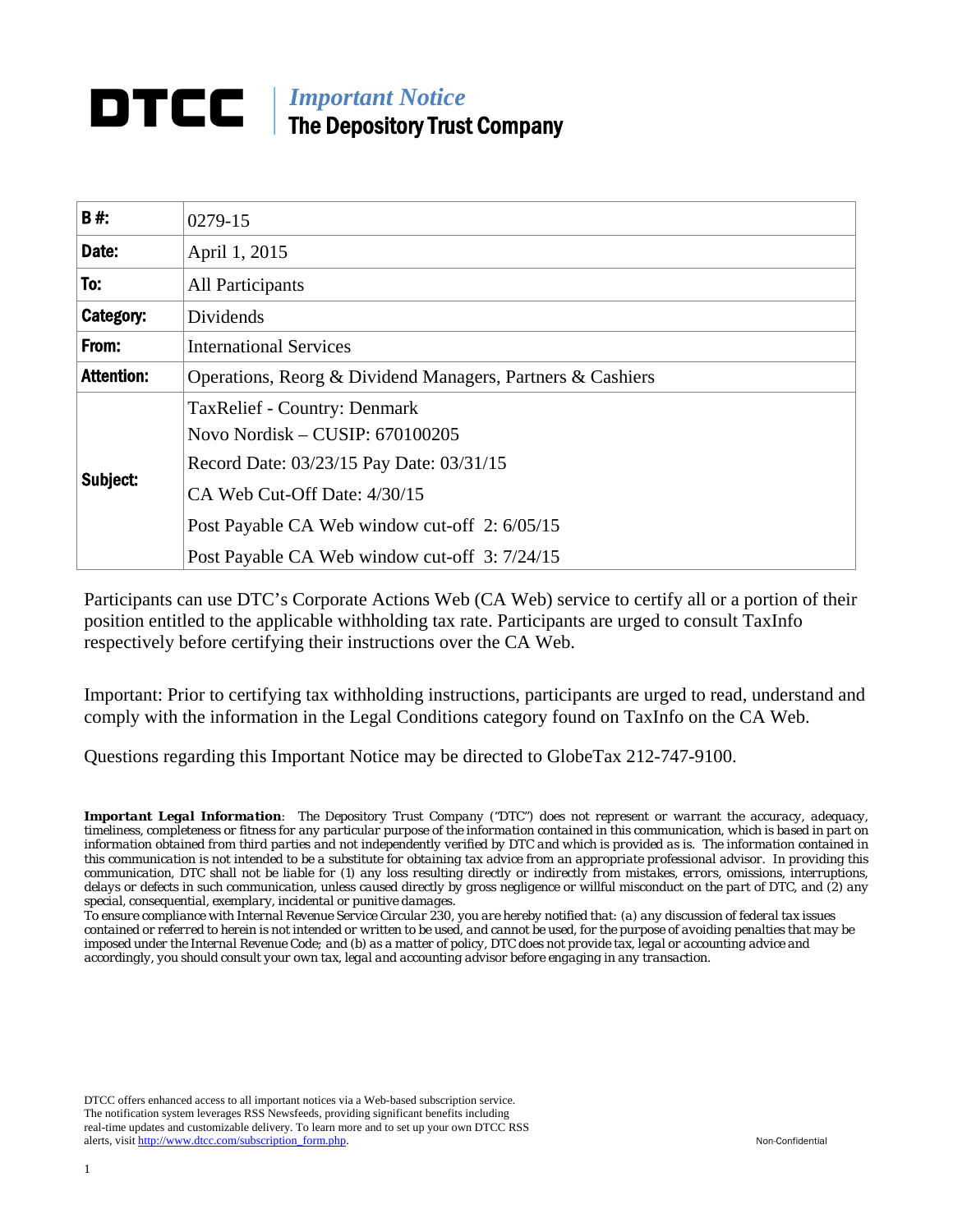# J.P.Morgan

**NOVO NORDISK A/S** has announced a cash dividend. J.P.Morgan acts as the sole Depositary bank for the company's American Depositary Receipt ("ADR") program.

Participants can use DTC's Corporate Actions Web (CA Web) instructions tab to certify all or a portion of their position entitled to the applicable withholding tax rate. Use of these instruction methods will permit entitlement amounts to be paid through DTC. By electing, Participants agree to the Agreements, Representations and Indemnification below.

On March 31, 2015, all beneficial owners will receive this dividend net of the full Danish statutory withholding tax of 27% with the possibility to reclaim as outlined in the below Eligibility Matrix:

| <b>DIVIDEND EVENT DETAILS</b>          |                         |  |  |  |  |
|----------------------------------------|-------------------------|--|--|--|--|
| <b>COUNTRY OF ISSUANCE</b>             | <b>DENMARK</b>          |  |  |  |  |
| ISSUE                                  | <b>NOVO NORDISK A/S</b> |  |  |  |  |
| CUSIP#                                 | 670100205               |  |  |  |  |
| <b>DEPOSITARY</b>                      | <b>J.P.MORGAN</b>       |  |  |  |  |
| ADR RECORD DATE                        | <b>MARCH 23, 2015</b>   |  |  |  |  |
| ADR PAY DATE                           | MARCH 31, 2015          |  |  |  |  |
| ADR GROSS DIVIDEND<br>RATE ON PAY DATE | TBD                     |  |  |  |  |
| ORD GROSS DIVIDEND<br>RATE ON PAY DATE | DKK 5.0                 |  |  |  |  |
| RATIO                                  | $1$ ORD : 1 ADR         |  |  |  |  |
| STATUTORY WHT RATE                     | 27%                     |  |  |  |  |

| <b>CHARGES &amp; DEADLINES</b> |                                 |                                 |                                                      |                                                                                  |                                                                         |  |
|--------------------------------|---------------------------------|---------------------------------|------------------------------------------------------|----------------------------------------------------------------------------------|-------------------------------------------------------------------------|--|
| <b>FILING METHOD</b>           | <b>BATCH</b>                    | <b>PAYMENT</b><br><b>METHOD</b> | <b>DEPOSITARY</b><br><b>SERVICE</b><br><b>CHARGE</b> | <b>MINIMUM SERVICE</b><br><b>CHARGE PER</b><br><b>BENEFICIAL</b><br><b>OWNER</b> | <b>FINAL</b><br><b>SUBMISSION</b><br><b>DEADLINE</b><br>(ALL TIMES EST) |  |
| <b>QUICK REFUND</b>            | <b>BATCH1</b>                   | <b>CA WEB</b>                   | <b>UP TO \$0.0075</b><br>PER ADR                     | \$0                                                                              | APRIL 30, 2015<br>(8PM)                                                 |  |
| <b>QUICK REFUND</b>            | BATCH <sub>2</sub>              | CA WEB                          | UP TO \$0.0075<br>PER ADR                            | \$0                                                                              | <b>JUNE 5, 2015</b><br>(8PM)                                            |  |
| <b>QUICK REFUND</b>            | <b>BATCH 3</b>                  | <b>CA WEB</b>                   | <b>UP TO \$0.0075</b><br>PER ADR                     | \$0                                                                              | <b>JULY 24, 2015</b><br>(8PM)                                           |  |
| <b>LONG FORM</b>               | POST-CA WEB<br>PROCESS; ONGOING | <b>CHECK</b>                    | <b>UP TO \$0.0075</b><br>PER ADR                     | \$25                                                                             | FEBRUARY 03,<br>2020 (8PM)                                              |  |

|  |  | <b>QUICK REFUND ELIGIBILITY MATRIX</b> |
|--|--|----------------------------------------|
|  |  |                                        |
|  |  |                                        |

| <b>RATE DESCRIPTION</b>                     | <b>RECLAIM</b><br><b>RATE</b> | <b>ELIGIBLE RESIDENTS</b>                                                                                                     | <b>DOCUMENTATION REQUIRED</b>                                                    |
|---------------------------------------------|-------------------------------|-------------------------------------------------------------------------------------------------------------------------------|----------------------------------------------------------------------------------|
| <b>UNFAVORABLE - 27%</b>                    | $0\%$                         | NON-TREATY COUNTRIES                                                                                                          | <b>NONE</b>                                                                      |
| <b>FAVORABLE-15%</b><br><b>QUICK REFUND</b> | 12%                           | U.S. INDIVIDUALS<br><b>U.S. CORPORATIONS</b><br>ALL OTHER U.S. ENTITIES (IE: S-<br>CORP, PARTNERSHIP, TRUST,<br>ESTATE, ETC.) | 1. COVER LETTER<br>2. IRS FORM 6166                                              |
| <b>FAVORABLE-15%</b><br><b>QUICK REFUND</b> | 12%                           | <b>CANADA</b>                                                                                                                 | 1. COVER LETTER<br>2. CERTIFICATE OF RESIDENCE                                   |
| EXEMPT - 0%<br><b>QUICK REFUND</b>          | 27%                           | <b>U.S. PENSIONS</b><br>SECTIONS 401(a), 501(a)<br><b>U.S. GOVERNMENT AGENCIES</b>                                            | 1. COVER LETTER<br>2. IRS FORM 6166<br>3. CLAIM OF TAX TREATY<br><b>BENEFITS</b> |
| EXEMPT - 0%<br><b>QUICK REFUND</b>          | 27%                           | <b>CANADIAN PENSIONS</b>                                                                                                      | 1. COVER LETTER<br>2. FORM 6.020                                                 |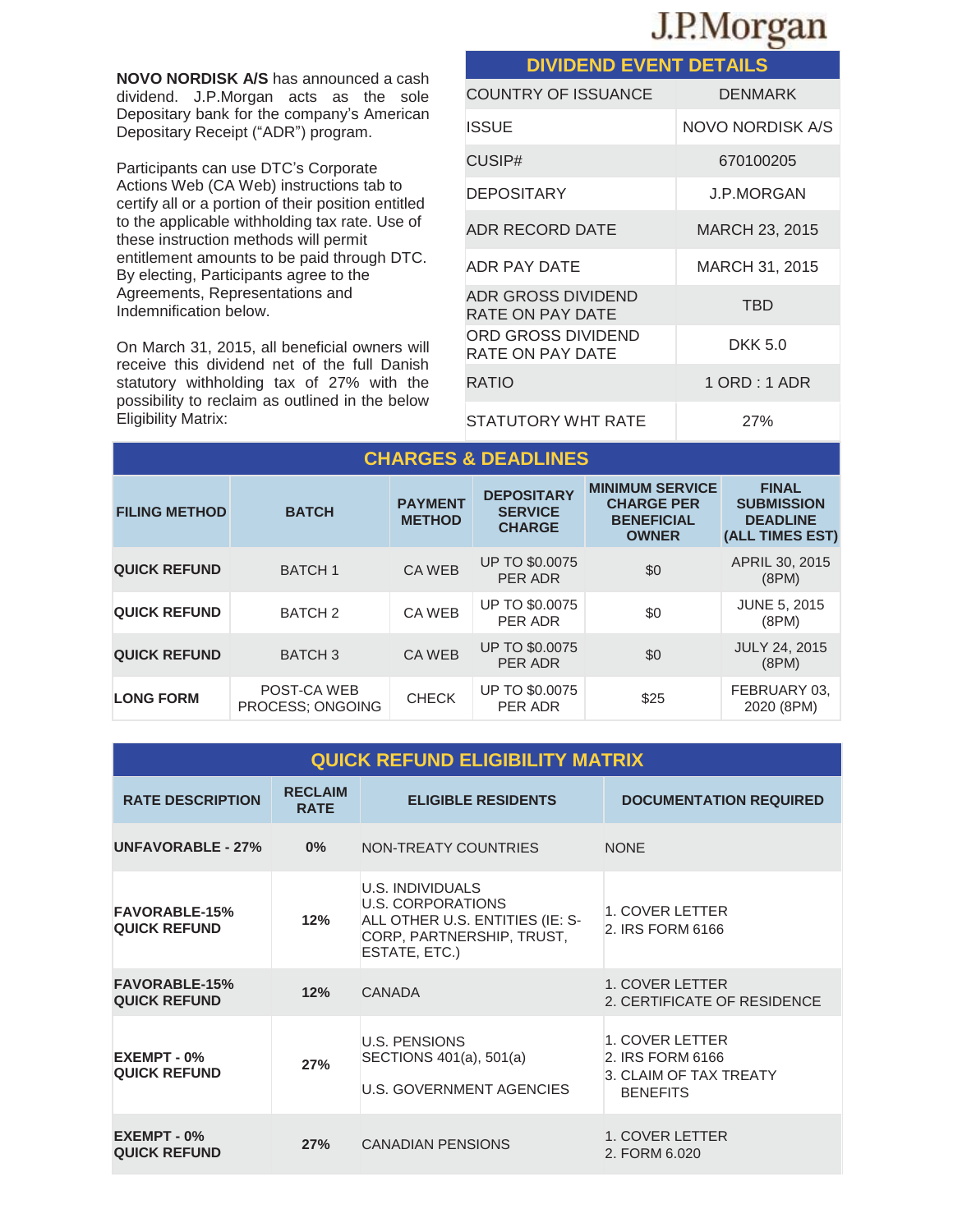| <b>LONG FORM ELIGIBILITY MATRIX</b>      |                               |                                                                                                                                                                                                                                                                                                                                                                                                                                                                                                                                                                                                   |                                                                                                                                                                              |  |  |
|------------------------------------------|-------------------------------|---------------------------------------------------------------------------------------------------------------------------------------------------------------------------------------------------------------------------------------------------------------------------------------------------------------------------------------------------------------------------------------------------------------------------------------------------------------------------------------------------------------------------------------------------------------------------------------------------|------------------------------------------------------------------------------------------------------------------------------------------------------------------------------|--|--|
| <b>RATE</b><br><b>DESCRIPTION</b>        | <b>RECLAIM</b><br><b>RATE</b> | <b>ELIGIBLE RESIDENTS</b>                                                                                                                                                                                                                                                                                                                                                                                                                                                                                                                                                                         | <b>DOCUMENTATION REQUIRED</b>                                                                                                                                                |  |  |
| <b>FAVORABLE-25%</b><br><b>LONG FORM</b> | 2%                            | BRAZIL, INDIA, MOROCCO                                                                                                                                                                                                                                                                                                                                                                                                                                                                                                                                                                            | 1. COVER LETTER<br>2. FORM 6.003<br>3. CERTIFICATE OF PAYMENT<br>4. CERTIFICATE OF RESIDENCE<br>5. POWER OF ATTORNEY                                                         |  |  |
| <b>FAVORABLE-20%</b><br><b>LONG FORM</b> | 7%                            | EGYPT, INDONESIA, TRINIDAD & TOBAGO,<br><b>TURKEY</b>                                                                                                                                                                                                                                                                                                                                                                                                                                                                                                                                             | 1. COVER LETTER<br>2. FORM 6.003<br>3. CERTIFICATE OF PAYMENT<br>4. CERTIFICATE OF RESIDENCE<br>5. POWER OF ATTORNEY                                                         |  |  |
| <b>FAVORABLE-18%</b><br><b>LONG FORM</b> | 9%                            | <b>GREECE</b>                                                                                                                                                                                                                                                                                                                                                                                                                                                                                                                                                                                     | 1. COVER LETTER<br>2. FORM 6.003<br>3. CERTIFICATE OF PAYMENT<br>4. CERTIFICATE OF RESIDENCE<br>5. POWER OF ATTORNEY                                                         |  |  |
| <b>FAVORABLE-15%</b><br><b>LONG FORM</b> | 12%                           | <b>U.S. INDIVIDUALS</b><br><b>U.S. CORPORATIONS</b><br>U.S. OTHER ENTITIES (IE: S-CORP,<br>PARTNERSHIP, TRUST, ESTATE, ETC.)                                                                                                                                                                                                                                                                                                                                                                                                                                                                      | 1. COVER LETTER<br>2. FORM 6.003<br>3. CERTIFICATE OF PAYMENT<br>4. IRS FORM 6166<br>5. POWER OF ATTORNEY                                                                    |  |  |
| <b>FAVORABLE-15%</b><br><b>LONG FORM</b> | 12%                           | ARGENTINA, ARMENIA, AUSTRALIA,<br>AUSTRIA, BANGLADESH, BELARUS,<br>BELGIUM, BULGARIA, CANADA, CHILE,<br>CYPRUS, CZECH REPUBLIC, ESTONIA,<br>FAROE ISLANDS, FINLAND, GERMANY,<br>HUNGARY, ICELAND, IRELAND, ITALY,<br>JAMAICA, JAPAN, KUWAIT, KYRGYZSTAN,<br>LATVIA, LITHUANIA, LUXEMBOURG,<br>MACEDONIA, MALTA, MEXICO,<br>MONTENEGRO, NETHERLANDS,<br>NEW ZEALAND, NORWAY, PAKISTAN,<br>PHILIPPINES, POLAND, ROMANIA,<br>SERBIA, SLOVENIA, SOUTH AFRICA,<br>SOUTH KOREA, SRI LANKA, SWEDEN,<br>SWITZERLAND, TANZANIA, TUNISIA,<br>UGANDA, UKRAINE, UNITED KINGDOM,<br>VENEZUELA, VIETNAM, ZAMBIA | 1. COVER LETTER<br>2. FORM 6.003<br>3. CERTIFICATE OF PAYMENT<br>4. CERTIFICATE OF RESIDENCE<br>5. POWER OF ATTORNEY                                                         |  |  |
| <b>FAVORABLE-10%</b><br><b>LONG FORM</b> | 17%                           | CHINA, CROATIA, GEORGIA, ISRAEL,<br>PORTUGAL, RUSSIA, SINGAPORE,<br>TAIWAN, THAILAND                                                                                                                                                                                                                                                                                                                                                                                                                                                                                                              | 1. COVER LETTER<br>2. FORM 6.003<br>3. CERTIFICATE OF PAYMENT<br>4. CERTIFICATE OF RESIDENCE<br>5. POWER OF ATTORNEY                                                         |  |  |
| EXEMPT-0%<br><b>LONG FORM</b>            | 27%                           | <b>MALAYSIA</b>                                                                                                                                                                                                                                                                                                                                                                                                                                                                                                                                                                                   | 1. COVER LETTER<br>2. FORM 6.003<br>3. CERTIFICATE OF PAYMENT<br>4. CERTIFICATE OF RESIDENCE<br>5. POWER OF ATTORNEY                                                         |  |  |
| <b>EXEMPT-0%</b><br><b>LONG FORM</b>     | 27%                           | <b>CANADIAN PENSIONS</b><br><b>U.S. PENSIONS</b><br>SECTIONS 401(a), 501(a)<br><b>U.S. GOVERNMENT AGENCIES</b>                                                                                                                                                                                                                                                                                                                                                                                                                                                                                    | 1. COVER LETTER<br>2. FORM 6.003 AND CLAIM OF<br>TREATY BENEFITS (U.S.) /<br>FORM 6.020 (CA)<br>3. CERTIFICATE OF PAYMENT<br>4. IRS FORM 6166 (U.S.)<br>5. POWER OF ATTORNEY |  |  |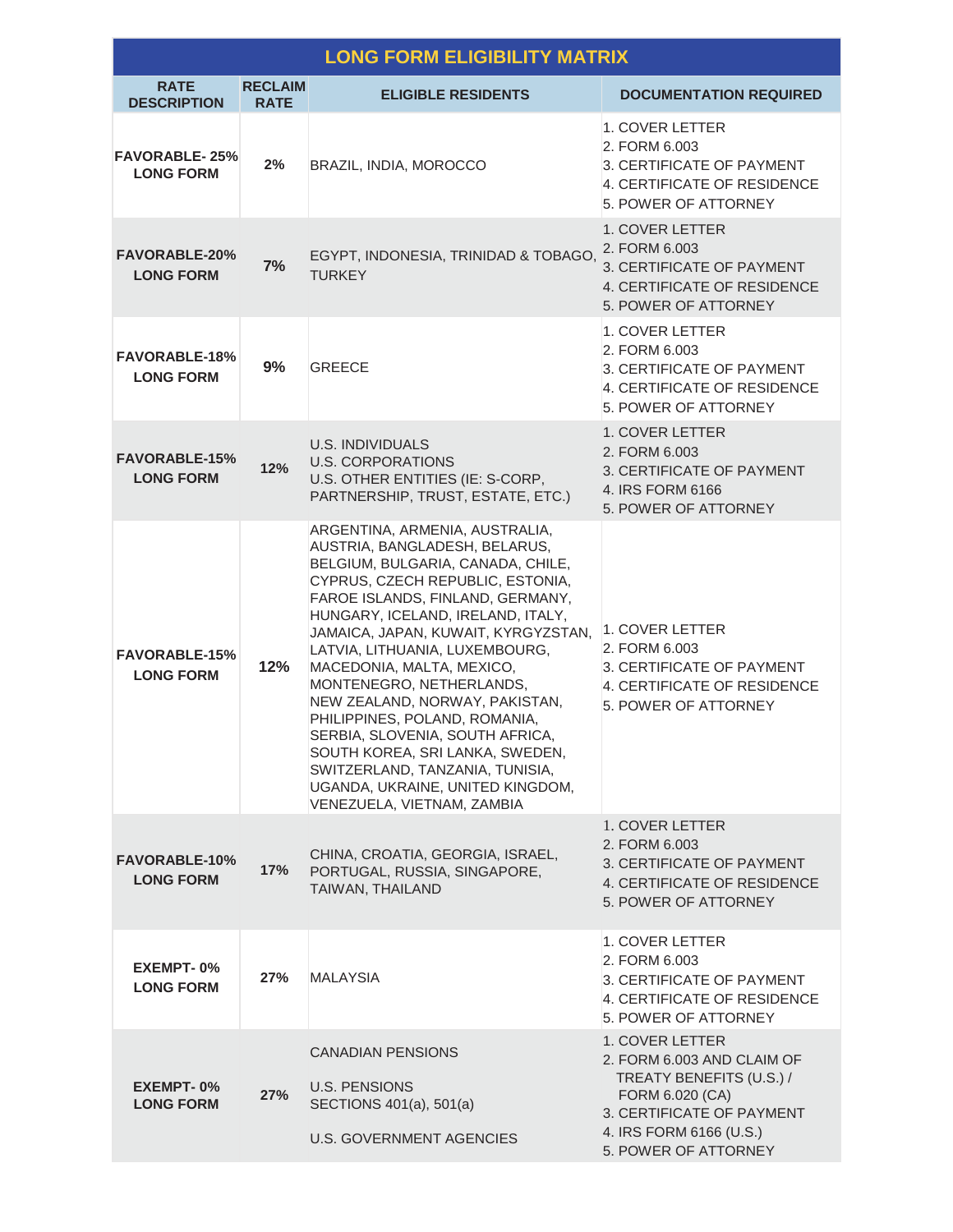# **NOTE ON CLAIMING FOR U.S. PENSION ENTITIES**

**U.S. Pension funds and other entities providing similar benefits to employees. Including self-employed individuals, are entitled to receive the dividend free of Danish withholding tax provided that such dividends are not derived from the carrying on of a business in Denmark by the pension fund or through an associated enterprise. The Pensions fund must also be tax exempt in the United States.**

**U.S. Pension funds must meet the Limitation of Benefits requirement for pensions as outlined in Article 22 paragraph 2 subparagraph e of the U.S.—Denmark Protocol ratified by the U.S. Senate on November 16, 2007, which defines a pension as:**

**a legal person, whether or not exempt from tax, organized under the laws of a Contracting State, to provide a pension or other similar benefits to employees (including self-employed individuals), pursuant to a plan, provided that more than 50% of the person's beneficial members, or participants are individuals resident in either Contracting State.**

|                                                                                     | <b>DESCRIPTION OF VARIOUS DOCUMENTATION</b>                                                                                                                                                                                                                  |                                  |                                                                                 |
|-------------------------------------------------------------------------------------|--------------------------------------------------------------------------------------------------------------------------------------------------------------------------------------------------------------------------------------------------------------|----------------------------------|---------------------------------------------------------------------------------|
| <b>DOCUMENT NAME</b>                                                                | <b>DESCRIPTION</b>                                                                                                                                                                                                                                           | <b>ORIGINAL /</b><br><b>COPY</b> | <b>SIGNATURE</b><br><b>REQUIREMENT</b>                                          |
| <b>CERTIFICATE OF</b><br><b>RESIDENCE /</b><br><b>IRS FORM 6166</b>                 | ISSUED BY THE LOCAL TAX AUTHORITY,<br>STATING THE NAME AND TAX PAYER<br>IDENTIFICATION NUMBER OF THE<br>BENEFICIAL OWNER. IT MUST BE DATED<br>WITHIN 5 YEARS OF DIVIDEND EVENT                                                                               | <b>COPY</b>                      | <b>LOCAL TAX</b><br><b>AUTHORITY / IRS</b><br><b>REPRESENTATIVE</b>             |
| <b>COVER LETTER</b><br>(EXHIBIT A)                                                  | LISTING OF BENEFICIAL OWNER NAMES,<br>ADDRESSES, TIN, NUMBER OF SHARES AND<br>PERCENT RECLAIM                                                                                                                                                                | ORIGINAL                         | DTC PARTICIPANT                                                                 |
| <b>CLAIM TO RELIEF</b><br><b>FROM DANISH</b><br><b>DIVIDEND TAX</b><br>(FORM 6.003) | DANISH TAX FORM REQUIRED FOR ALL LONG<br>FORM CLAIMS. FORM 6.003 MAY BE USED<br><b>FOR ALL COUNTRIES</b><br>FORM 6.003 MUST BE STAMPED BY THE<br>BENEFICIAL OWNER'S LOCAL TAX OFFICE IF<br>A STAND ALONE CERTIFICATE OF<br><b>RESIDENCE IS NOT SUBMITTED</b> | <b>ORIGINAL</b>                  | <b>DTC PARTICIPANT</b>                                                          |
| <b>CERTIFICATE OF</b><br><b>PAYMENT</b><br>(EXHIBIT B)                              | REQUIRED FOR ALL LONG FORM CLAIMS.<br>MUST BE SUBMITTED ON DTC PARTICIPANT<br>LETTERHEAD.                                                                                                                                                                    | ORIGINAL                         | DTC PARTICIPANT                                                                 |
| (EXHIBIT C)                                                                         | SIGNED BY THE BENEFICIAL OWNER<br><b>POWER OF ATTORNEY CONFIRMING THAT THEY ARE GIVING THE DTC</b><br>PARTICIPANT THE AUTHORITY TO FILE A<br><b>CLAIM ON THEIR BEHALF</b>                                                                                    | <b>COPY</b>                      | <b>BENEFICIAL</b><br><b>OWNER</b>                                               |
| <b>CLAIM OF TAX TREATY FULL 27% REFUND</b><br><b>BENEFITS</b><br>(EXHIBIT D)        | ONLY FOR U.S. PENSIONS CLAIMING THE<br>PLEASE SEE BOX ABOVE FOR<br><b>QUALIFICATIONS</b>                                                                                                                                                                     | <b>ORIGINAL</b>                  | <b>DTC PARTICIPANT</b>                                                          |
| <b>CLAIM TO RELIEF</b><br><b>FROM DANISH</b><br><b>DIVIDEND TAX</b><br>(FORM 6.020) | ONLY FOR CANADIAN PENSIONS CLAIMING<br>THE FULL 27% REFUND<br>FORM 6.020 MUST BE STAMPED BY THE<br><b>CANADIAN TAX AUTHORITY</b>                                                                                                                             | <b>ORIGINAL</b>                  | <b>DTC PARTICIPANT</b><br><b>AND</b><br><b>CANADIAN TAX</b><br><b>AUTHORITY</b> |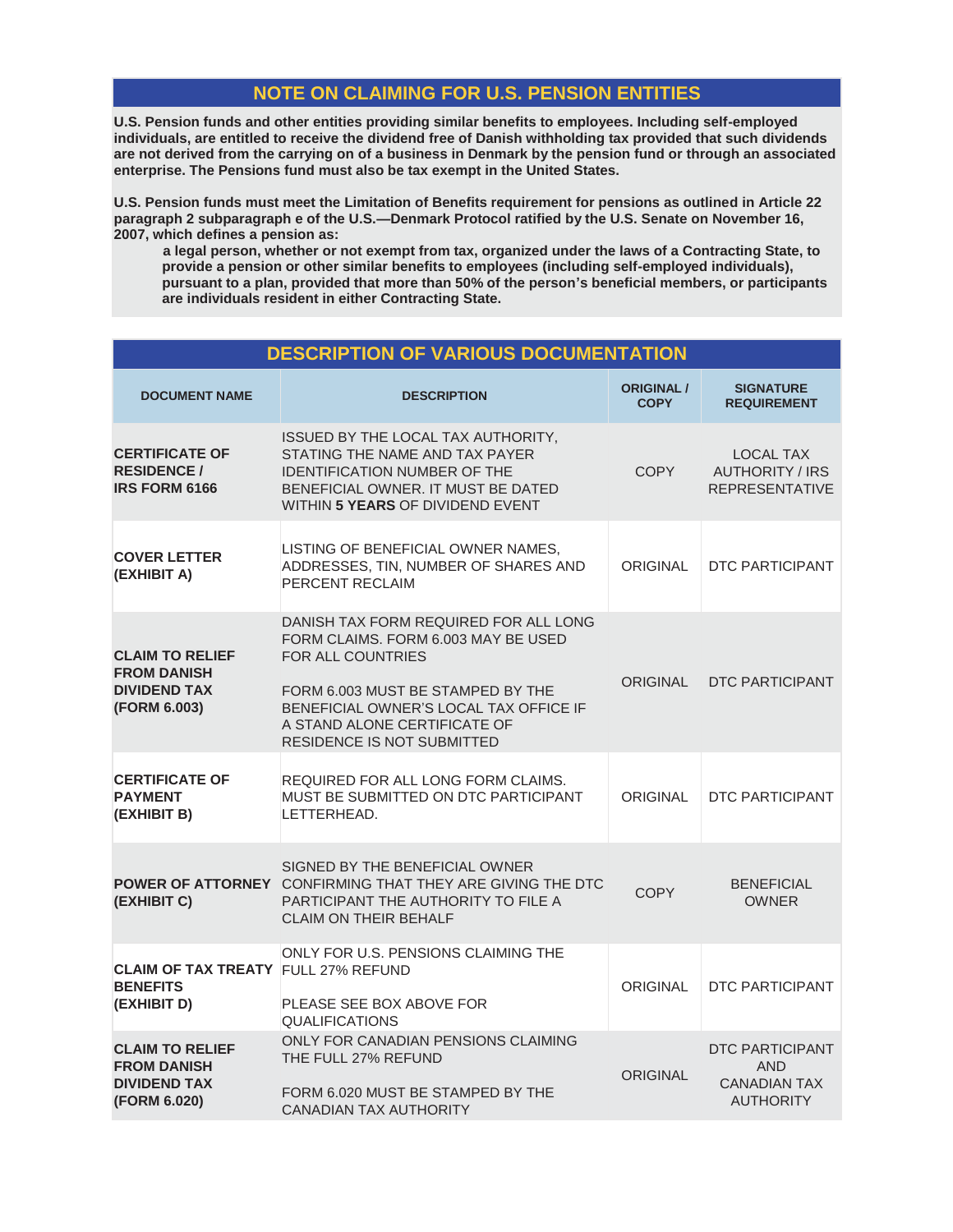| <b>CONTACT DETAILS</b>     |                                 |  |  |  |
|----------------------------|---------------------------------|--|--|--|
| PRIMARY CONTACT            | STEPHANIE URUGUTIA              |  |  |  |
| DOMESTIC PHONE (U.S.)      | 1-800-929-5484                  |  |  |  |
| DOMESTIC FAX (U.S.)        | 1-800-929-9986                  |  |  |  |
| <b>INTERNATIONAL PHONE</b> | 1-212-747-9100                  |  |  |  |
| <b>INTERNATIONAL FAX</b>   | 1-212-747-0029                  |  |  |  |
| <b>EMAIL ADDRESS</b>       | STEPHANIE_URUGUTIA@GLOBETAX.COM |  |  |  |
| <b>COMPANY</b>             | J.P.MORGAN / GLOBETAX           |  |  |  |
| <b>STREET ADDRESS</b>      | 90 BROAD STREET, 16TH FLOOR     |  |  |  |
| CITY/STATE/ZIP             | NEW YORK, NY 10004              |  |  |  |
| ADDITIONAL CONTACTS        | JENNY LIN                       |  |  |  |

| <b>FREQUENTLY ASKED QUESTIONS (QUICK REFUND)</b>                                                                                       |                                                                                                                                                                                                                                                         |  |  |  |  |
|----------------------------------------------------------------------------------------------------------------------------------------|---------------------------------------------------------------------------------------------------------------------------------------------------------------------------------------------------------------------------------------------------------|--|--|--|--|
| <b>QUESTION</b>                                                                                                                        | <b>ANSWER</b>                                                                                                                                                                                                                                           |  |  |  |  |
| DO I NEED TO PHYSICALLY SEND ANY DOCUMENTS<br>TO J.P. MORGAN / GLOBETAX IN ORDER TO<br><b>PARTICIPATE IN THE QUICK REFUND PROCESS?</b> | YES, THERE IS CURRENTLY NO ESP SYSTEM<br>AVAILABLE FOR THIS DIVIDEND.                                                                                                                                                                                   |  |  |  |  |
| DOES THE QUICK REFUND PROCESS HAVE A<br>MINIMUM POSITION PER BENEFICIAL OWNER<br>REQUIREMENT?                                          | NO.                                                                                                                                                                                                                                                     |  |  |  |  |
| WILL I BE PAID THROUGH DTC FOR CLAIMS<br>SUBMITTED THROUGH THE QUICK REFUND<br>PROCESS?                                                | YES.                                                                                                                                                                                                                                                    |  |  |  |  |
| ONCE I SUBMIT A QUICK REFUND CLAIM, HOW<br>LONG WILL IT TAKE TO BE PAID?                                                               | WE ESTIMATE PAYMENT WITHIN APPROXIMATELY<br>ONE WEEK OF THE FINAL SUBMISSION DEADLINE.                                                                                                                                                                  |  |  |  |  |
| IS THERE ANY INSTANCE WHERE A U.S. OR<br>CANADIAN ENTITY WOULD NOT BE ABLE TO USE<br>THE QUICK REFUND PROCESS?                         | YES. IF THEY CARRY ON BUSINESS THROUGH A<br>PERMANENT ESTABLISHMENT IN DENMARK OR IF<br>THEY PERFORM PERSONAL SERVICES FROM A<br>FIXED BASE SITUATED IN DENMARK AND THE<br>DIVIDENDS ARE ATTRIBUTABLE TO SUCH<br>PERMANENT ESTABLISHMENT OR FIXED BASE. |  |  |  |  |
| <b>FREQUENTLY ASKED QUESTIONS (LONG FORM)</b>                                                                                          |                                                                                                                                                                                                                                                         |  |  |  |  |
| <b>QUESTION</b>                                                                                                                        | <b>ANSWER</b>                                                                                                                                                                                                                                           |  |  |  |  |
| DOES THE LONG FORM PROCESS HAVE A MINIMUM<br>POSITION REQUIREMENT PER BENEFICIAL OWNER?                                                | NO, ALL CLAIMS WILL BE PROCESSED THOUGH<br>THERE IS A MINIMUM FEE OF \$25 PER BENEFICIAL<br>OWNER.                                                                                                                                                      |  |  |  |  |
|                                                                                                                                        |                                                                                                                                                                                                                                                         |  |  |  |  |

WILL I BE PAID THROUGH DTC FOR CLAIMS NILL I BE PAID THROUGH DTC FOR CLAIMS<br>SUBMITTED THROUGH THE LONG FORM PROCESS? NO, YOU WILL BE PAID BY CHECK. HOW LONG DOES IT TAKE FOR PAYMENT ON LONG<br>FORM CLAIMS? APPROXIMATELY 4 MONTHS.

WHERE CAN A PARTICIPANT FIND THE TAX FORMS CONTACT STEPHANIE URUGUTIA AT J.P.MORGAN / FOR NON-U.S. CLAIMS?

# GLOBETAX AT 1-800-929-5484.

# **DISCLAIMER**

All tax information contained in this Important Notice is based on a good faith compilation of information obtained and received from multiple sources. The information is subject to change. Actual deadlines frequently vary from the statutory deadlines because of local market conditions and advanced deadlines set by local agents. To mitigate risk it is strongly advised that DTC Participants file their claims as soon as possible as the depositary and/or their agents will not be liable for claims filed less than six months before the specified deadline. In the event that local market rules, whether implemented by a local agent or a Tax Authority, conflict with the information provided in the Important Notice, either prior to or after the publication, the local market rules will prevail.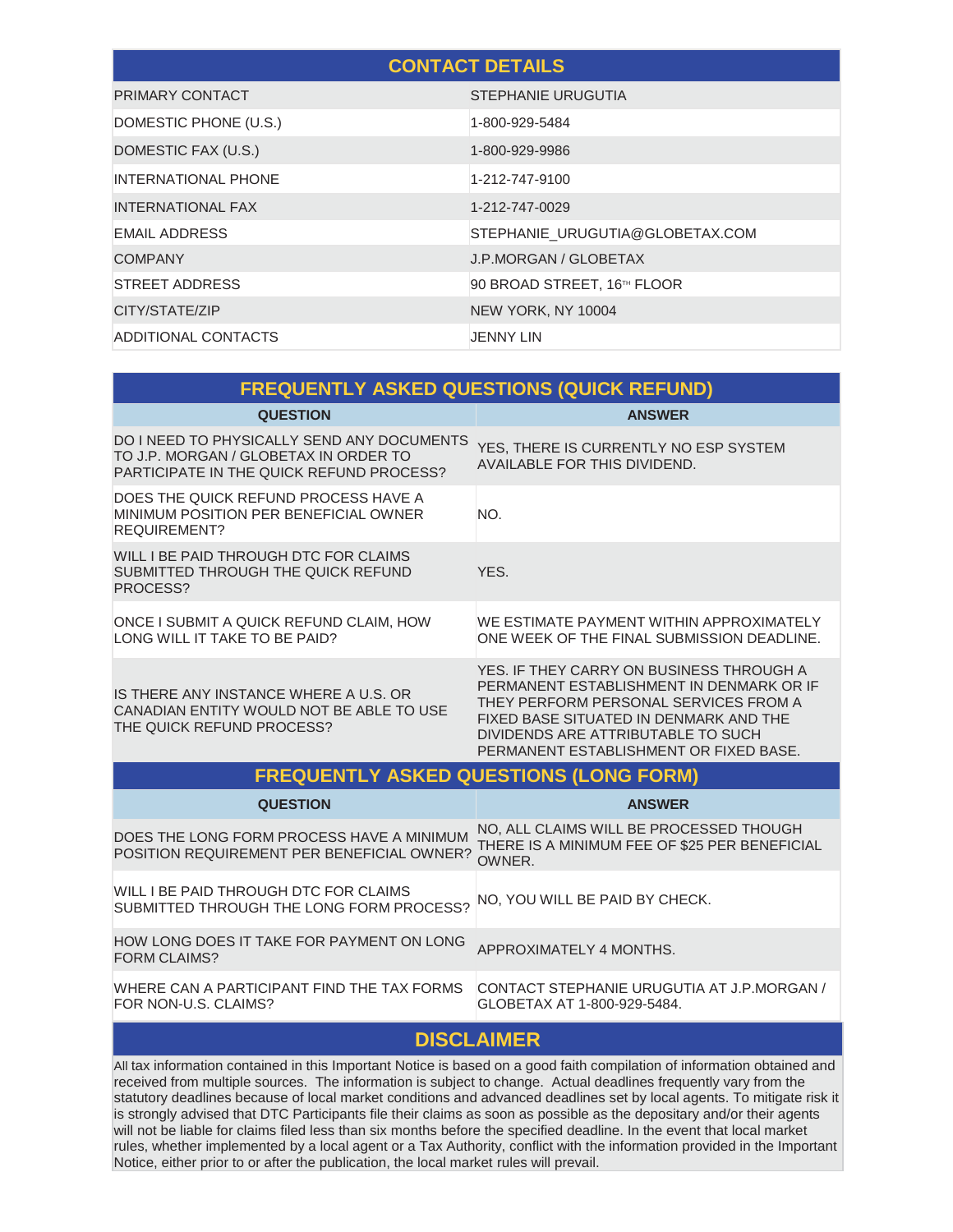#### **[DATE]**

J.P.Morgan c/o Globe Tax Services, Inc. 90 Broad Street, 16th Floor New York, NY 10004-2205 Attn: Danish Tax Reclaims

Enclosed please find tax reclamation documents, which we are submitting on behalf of our clients who wish to avoid excess withholding tax on Danish ADRs. We, [**NAME OF DTC PARTICIPANT]**, also identified as DTC participant number **[DTC PARTICIPANT NUMBER]**, hereby state that each beneficial owner cited below held the respective amount of shares on the record date of **MARCH 23, 2015** for the security **NOVO NORDISK A/S.** 

Below is the list of beneficial owners and their holdings, which total **[TOTAL # OF ADRs CITED BELOW]** ADRs. As required, the forms and a certification of residency document (Form 6166) if applicable, are enclosed for each beneficial owner. **The ratio is 1 ADR to 1 Ordinary share.** The information is as follows:

| <b>Name of Beneficial Owner</b> | <b>Address</b> | <b>Type of Account</b> | Taxpayer I.D. # | # of ADRs Held |
|---------------------------------|----------------|------------------------|-----------------|----------------|
| 1)                              |                |                        |                 |                |
| 2)                              |                |                        |                 |                |
| 3)                              |                |                        |                 |                |
| 4) etc.                         |                |                        |                 |                |

We ask that J.P.Morgan, as Depositary, apply to the Danish depository bank for the reduced withholding tax rate on the above beneficial owners' behalf. Please contact the undersigned at **[SIGNATORY'S TELEPHONE NUMBER]** should you have any questions.

#### **Indemnification**

I / We certify that to the best of my knowledge the individual beneficial owners are eligible for the preferential rates as stated herein and I declare that I have performed all the necessary due diligence to satisfy myself as to the accuracy of the information submitted to me by these beneficial owners.

J.P.Morgan is not liable for failure to secure the refund and any funds erroneously received shall be immediately returned to J.P.Morgan, including any interest, additions to tax or penalties thereon. This is not tax advice. Please consult your tax advisor.

Sincerely,

[Signature of Authorized Signatory for DTC Participant] **[NAME & TITLE OF AUTHORIZED SIGNATORY FOR DTC PARTICIPANT** 

PAYMENT ADDRESS: \_\_\_\_\_\_\_\_\_\_\_\_\_\_\_\_\_\_\_\_\_\_\_\_\_

 $\frac{1}{\sqrt{2}}$  ,  $\frac{1}{\sqrt{2}}$  ,  $\frac{1}{\sqrt{2}}$  ,  $\frac{1}{\sqrt{2}}$  ,  $\frac{1}{\sqrt{2}}$  ,  $\frac{1}{\sqrt{2}}$  ,  $\frac{1}{\sqrt{2}}$  ,  $\frac{1}{\sqrt{2}}$  ,  $\frac{1}{\sqrt{2}}$  ,  $\frac{1}{\sqrt{2}}$  ,  $\frac{1}{\sqrt{2}}$  ,  $\frac{1}{\sqrt{2}}$  ,  $\frac{1}{\sqrt{2}}$  ,  $\frac{1}{\sqrt{2}}$  ,  $\frac{1}{\sqrt{2}}$  $\frac{1}{\sqrt{2}}$  ,  $\frac{1}{\sqrt{2}}$  ,  $\frac{1}{\sqrt{2}}$  ,  $\frac{1}{\sqrt{2}}$  ,  $\frac{1}{\sqrt{2}}$  ,  $\frac{1}{\sqrt{2}}$  ,  $\frac{1}{\sqrt{2}}$  ,  $\frac{1}{\sqrt{2}}$  ,  $\frac{1}{\sqrt{2}}$  ,  $\frac{1}{\sqrt{2}}$  ,  $\frac{1}{\sqrt{2}}$  ,  $\frac{1}{\sqrt{2}}$  ,  $\frac{1}{\sqrt{2}}$  ,  $\frac{1}{\sqrt{2}}$  ,  $\frac{1}{\sqrt{2}}$  $\frac{1}{\sqrt{2}}$  ,  $\frac{1}{\sqrt{2}}$  ,  $\frac{1}{\sqrt{2}}$  ,  $\frac{1}{\sqrt{2}}$  ,  $\frac{1}{\sqrt{2}}$  ,  $\frac{1}{\sqrt{2}}$  ,  $\frac{1}{\sqrt{2}}$  ,  $\frac{1}{\sqrt{2}}$  ,  $\frac{1}{\sqrt{2}}$  ,  $\frac{1}{\sqrt{2}}$  ,  $\frac{1}{\sqrt{2}}$  ,  $\frac{1}{\sqrt{2}}$  ,  $\frac{1}{\sqrt{2}}$  ,  $\frac{1}{\sqrt{2}}$  ,  $\frac{1}{\sqrt{2}}$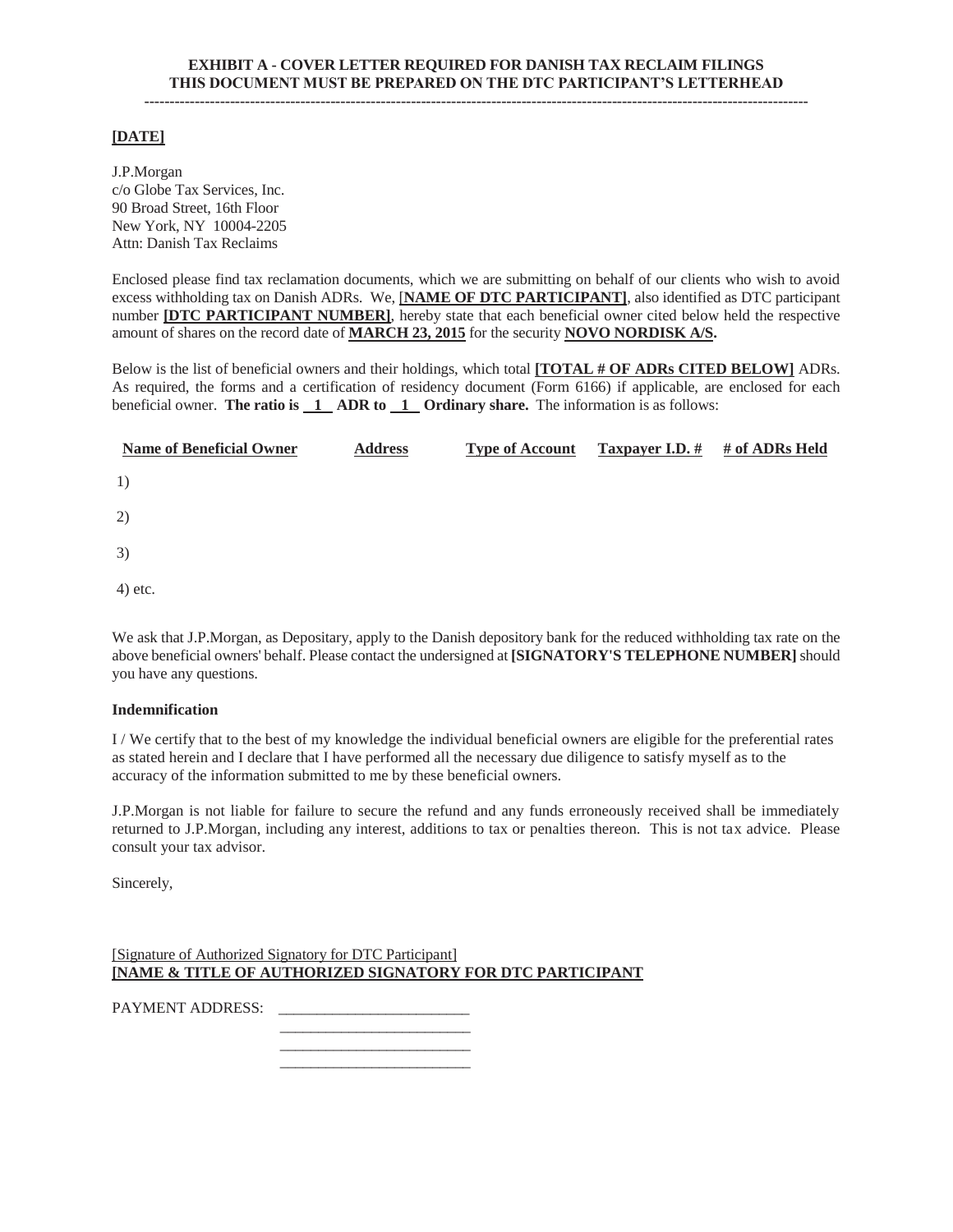#### **EXHIBIT B – CERTIFICATION OF PAYMENT REQUIRED FOR DANISH TAX RECLAIM FILINGS THIS DOCUMENT MUST BE PREPARED ON THE BENEFICIAL OWNER LETTERHEAD ------------------------------------------------------------------------------------------------------------------------------------**

# **CERTIFICATION OF PAYMENT**

We hereby confirm that: **<Beneficial Owner Name> <B/O Address#1> <B/O Address#2>** 

Was a recipient of a coupon, payable on **March 24, 2015** on a position of:

**<Share Amount>** shares of **Novo Nordisk**  with the gross dividend rate of **DKK 5.0** 

the payment was distributed as follows:

gross dividend DKK<Gross Dividend> less: 27% withholding tax DKK**<27% of Gross>** 

DKK<73% of Gross>

Certified By Authorized Signature \_\_\_\_\_\_\_\_\_\_\_\_\_\_\_\_\_\_\_\_\_\_\_\_\_\_\_\_\_\_\_\_\_\_Date\_\_\_\_\_\_\_\_\_\_\_\_\_\_\_\_\_\_ Name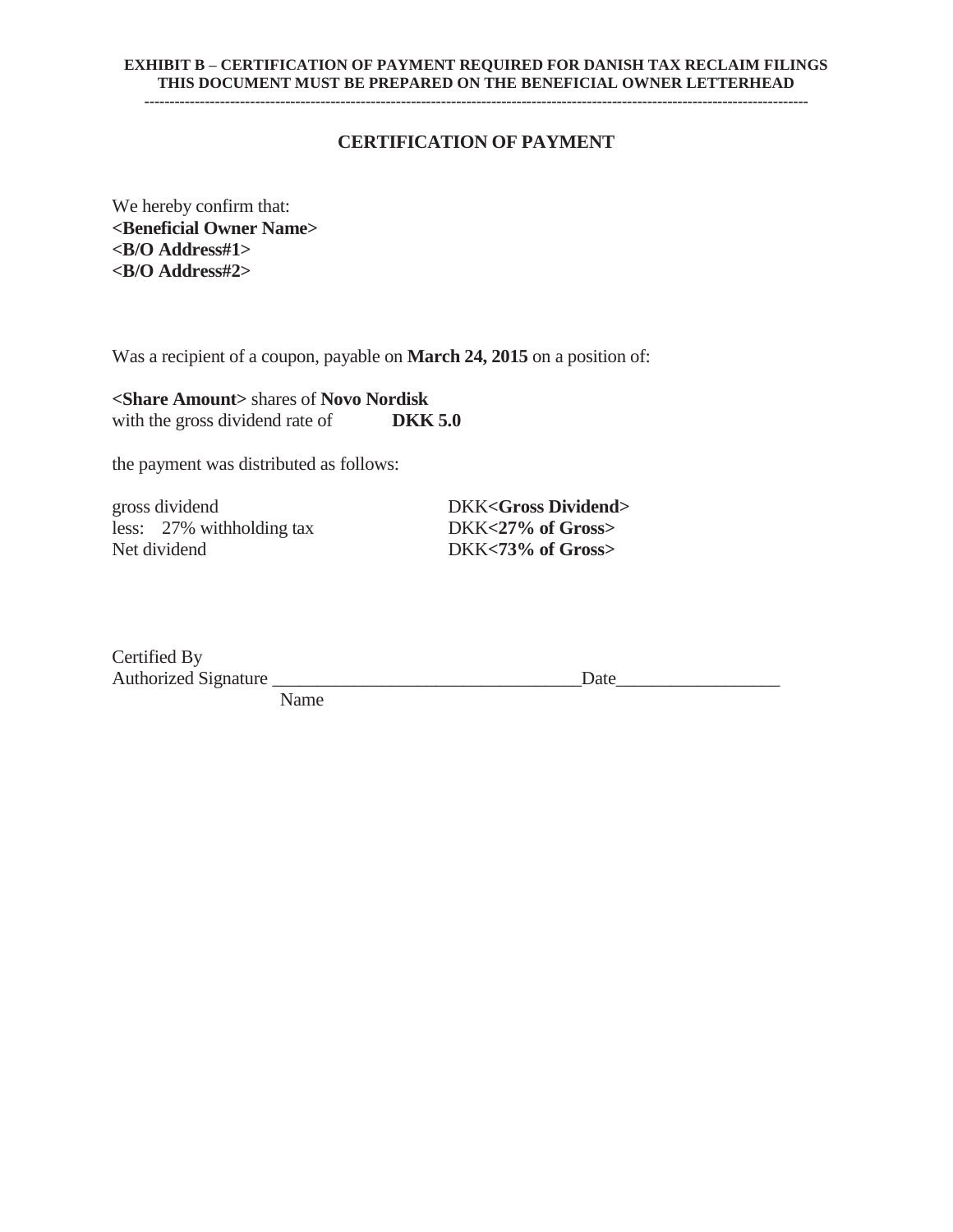## **EXHIBIT C – LIMITED POWER OF ATTORNEY REQUIRED FOR DANISH TAX RECLAIM FILINGS THIS DOCUMENT MUST BE PREPARED ON THE DTC PARTICIPANT'S LETTERHEAD**

#### **LIMITED POWER OF ATTORNEY**

The undersigned hereby makes, constitutes and appoints **[BROKER NAME]**, a **[STATE OF INCORPORATION]** corporation having its principal place of business at **[BROKER ADDRESS]** as its true and lawful attorney-in-fact and agent, to sign and file with applicable authorities any and all applications, requests, or claims for refund, reduction, repayment, and credit of, or exemption or relief from, any withholding or similar taxes in any jurisdiction, to obtain any documents or other information required for that purpose, and to receive and distribute funds received in connection therewith.

IN WITNESS WHEREOF, we have caused this Limited Power of Attorney to be executed by our duly authorized representative this  $\_\_\_\_$  day of  $\_\_\_\_\_\_\_\_\_\_\_\_\_\_\_\_\_\_\_\_\_\_$ 

## For **[NAME OF BENEFICIAL OWNER]** With an address at **[ADDRESS OF BENEFICIAL OWNER]**

Signature: \_\_\_\_\_\_\_\_\_\_\_\_\_\_\_\_\_\_\_\_\_\_\_\_\_\_\_\_\_\_

Name: \_\_\_\_\_\_\_\_\_\_\_\_\_\_\_\_\_\_\_\_\_\_\_\_\_\_\_\_\_\_

Title: \_\_\_\_\_\_\_\_\_\_\_\_\_\_\_\_\_\_\_\_\_\_\_\_\_\_\_\_\_\_

| STATE OF  |         |
|-----------|---------|
|           | $SS$ .: |
| COUNTY OF |         |

I, \_\_\_\_\_\_\_\_\_\_\_\_\_\_\_\_\_\_\_\_\_\_\_\_\_\_\_\_\_\_\_\_\_\_\_\_\_\_\_\_, a notary public of the aforesaid state and county, do hereby certify that the foregoing was signed before me by the above named person who holds the specified title.

Witness my hand and notarial seal this \_\_\_\_\_ day of \_\_\_\_\_\_\_\_\_, \_\_\_\_\_\_.

\_\_\_\_\_\_\_\_\_\_\_\_\_\_\_\_\_\_\_\_\_\_\_\_\_\_\_\_\_\_\_\_\_\_\_\_\_ Notary Public

NOTARY SEAL

My Commission Expires: \_\_\_\_\_\_\_\_\_\_\_\_\_\_\_\_\_\_\_\_